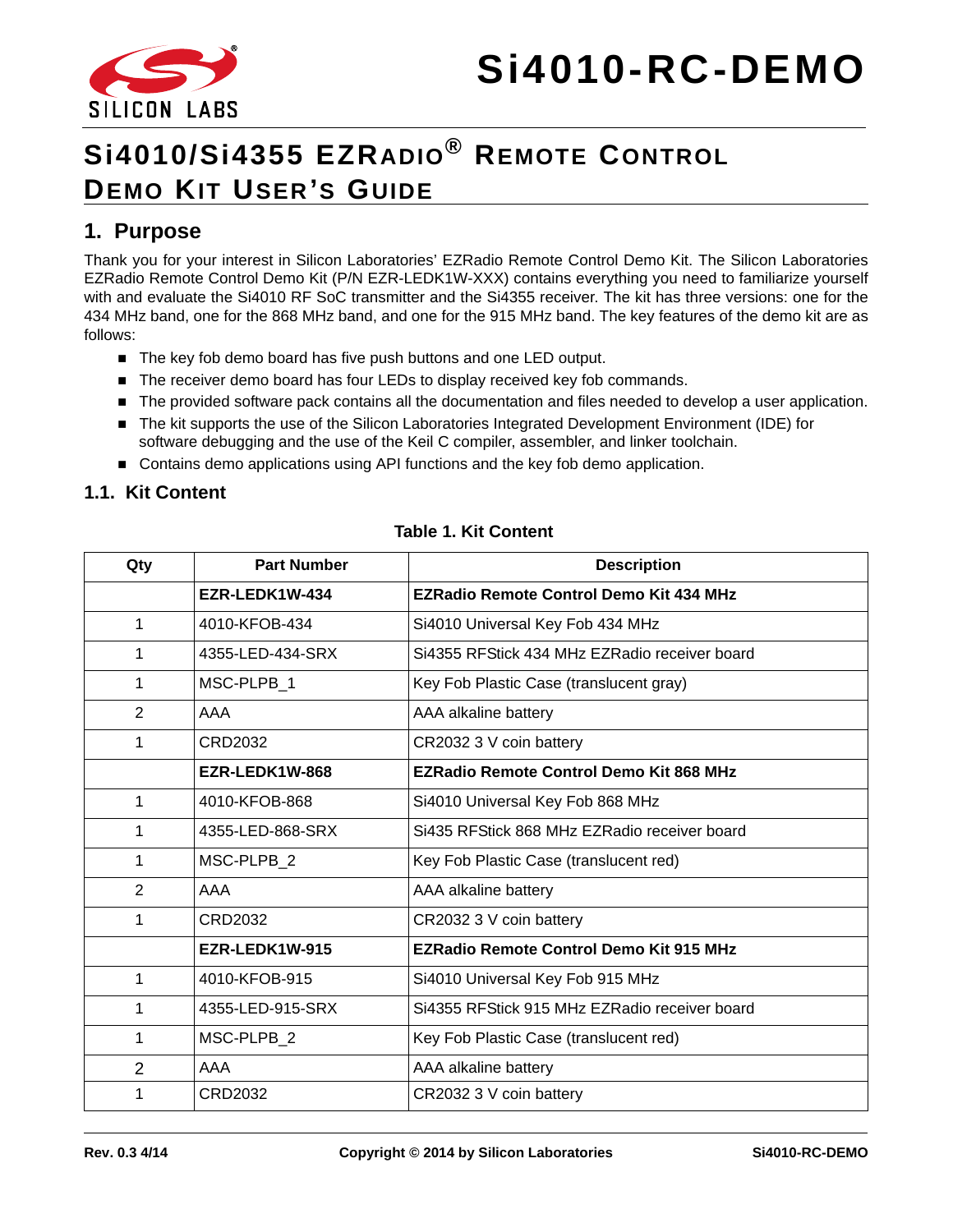

**Figure 1. Si4010 Universal Key Fob Board and Plastic Case (P/N 4010-KFOB-434 and MSC-PLPB\_1)**



**Figure 2. Si4355 RFStick 434 MHz Receiver Board (P/N 4355-LED-434-SRX)**

# <span id="page-1-0"></span>**2. Operating the Demo**

The Si4010 key fob transmitter and the Si4355 RFStick receiver are the transmitter and receiver devices used in the one way link demo. This transmitter/receiver pair can be used to evaluate the capabilities of the Si4010 transmitter and the Si4355 receiver.

The first step is to insert the CR2032 battery in the battery holder on the 4010-KFOB-XXX demo board and then place the board into the plastic key fob case. Next, insert the two AAA batteries in the battery holder on the 4355- LED-XXX receiver board and turn it on by setting the S6 switch to the "Battery" position. LED4 will light continuously indicating that power is on and the SRX firmware is running.

<span id="page-1-1"></span>When a button is pressed on the key fob, LEDs flash on the receiver board according to which button was pressed. In the next table, buttons are named according to their position when the key fob is held with its LED facing forward.

| <b>Key Fob Button Pressed</b> | <b>RF Stick LED Flashed</b> |  |
|-------------------------------|-----------------------------|--|
| Left Button                   | LED1                        |  |
| Middle Button                 | LED <sub>2</sub>            |  |
| <b>Right Button</b>           | LED3                        |  |
| <b>Rear Button</b>            | LED1 + LED3                 |  |
| <b>Front Button</b>           | $LED1 + LED2 + LED3$        |  |

#### **Table 2. Key Fob Buttons and Resulting LEDs**

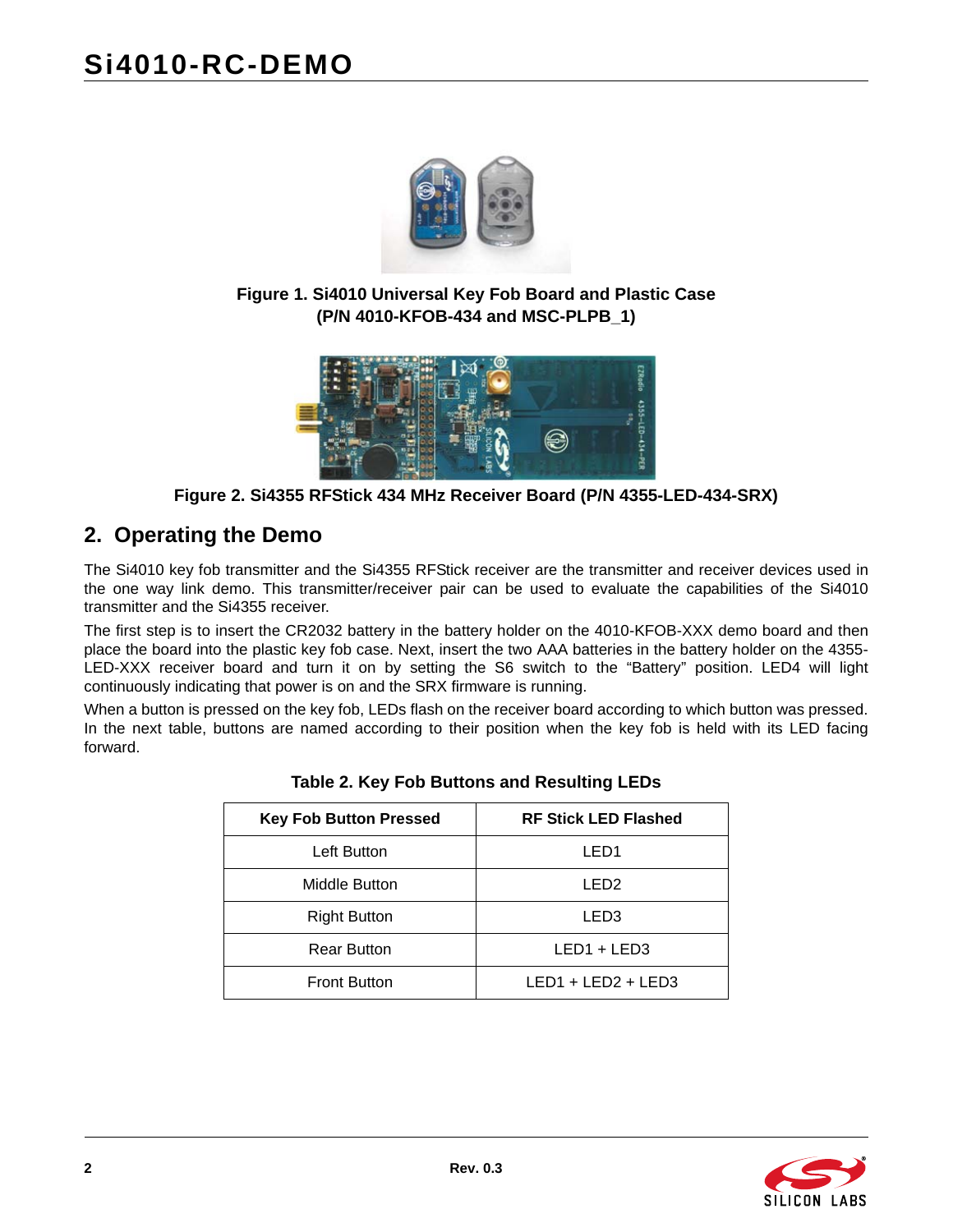## **3. RF Parameters**

| <b>Kit Part Number</b> | <b>Center Frequency</b> | <b>Deviation</b> |
|------------------------|-------------------------|------------------|
| EZR-LEDK1W-434         | 433.92 MHz              | $\pm$ 59 kHz     |
| EZR-LEDK1W-868         | 868.30 MHz              | $\pm$ 119 kHz    |
| EZR-LEDK1W-917         | 917.00 MHz              | $\pm$ 120 kHz    |

The demo kit uses the following RF parameters according to the kit's frequency band.

The modulation is FSK.

### **4. Transmitter Side Program**

The Si4010 in the key fob is factory programmed with the rke\_demo\_2 program. Since the program is burned in the NVM (OTP) memory of the Si4010, it cannot be changed. The whole rke\_demo\_2 software project can be found in the example programs package of the Si4010. It is available at the web page

<http://www.silabs.com/products/wireless/EZRadio/Pages/Si4010.aspx> on the Tools tab.

The key fob transmits an RF packet three times each time a button is pressed, and it also blinks the LED on the key fob. The packet structure is as follows:

| <b>Number of Bytes</b> | <b>Field Name</b>                                   | <b>Description</b>                         |  |
|------------------------|-----------------------------------------------------|--------------------------------------------|--|
| 13                     | Preamble                                            | 0xaa                                       |  |
| 2                      | Sync                                                | $0x2d$ , $0xd4$                            |  |
| 4                      | Chip ID                                             | Unique, factory-burned chip ID             |  |
|                        | <b>Status</b>                                       | Lower 5 bits are the button information    |  |
| 2                      | Packet count<br>Rolling counter for PER measurement |                                            |  |
|                        | CRC-16                                              | Generator X16+X15+X2+1, start value 0xFFFF |  |

Symbol rate is 9.6 kBd.

Each packet contains 18 additional bytes that are not received by the receiver of this demo. These additional bytes are AES-encrypted and are used by the AES demo kit. See details in the user's guide of the AES demo kit (P/N 4010-AESK1W-434).

In the key fob program the frequency and deviation is pin-selected by the PCB layout. This operating frequency is indicated on a label on the back of the key fob PCB.

| GPIO <sub>8</sub> | GPIO <sub>9</sub> | <b>Center Frequency</b> | <b>Deviation</b> |
|-------------------|-------------------|-------------------------|------------------|
| High              | LOW.              | 316.66 MHz              | $\pm$ 43 kHz     |
| High              | High              | 433.92 MHz              | $\pm$ 59 kHz     |
| Low               | High              | 868.30 MHz              | $\pm$ 119 kHz    |
| Low               | .ow               | 917.00 MHz              | $\pm$ 120 kHz    |

The 316.667 MHz key fob is available in the 4010-AESK1W-315 demo kit or separately from Silicon Labs.

The key fob's default modulation is FSK but if the middle button is pressed and held during battery insertion, the modulation will be OOK until the next powerdown (battery removal).

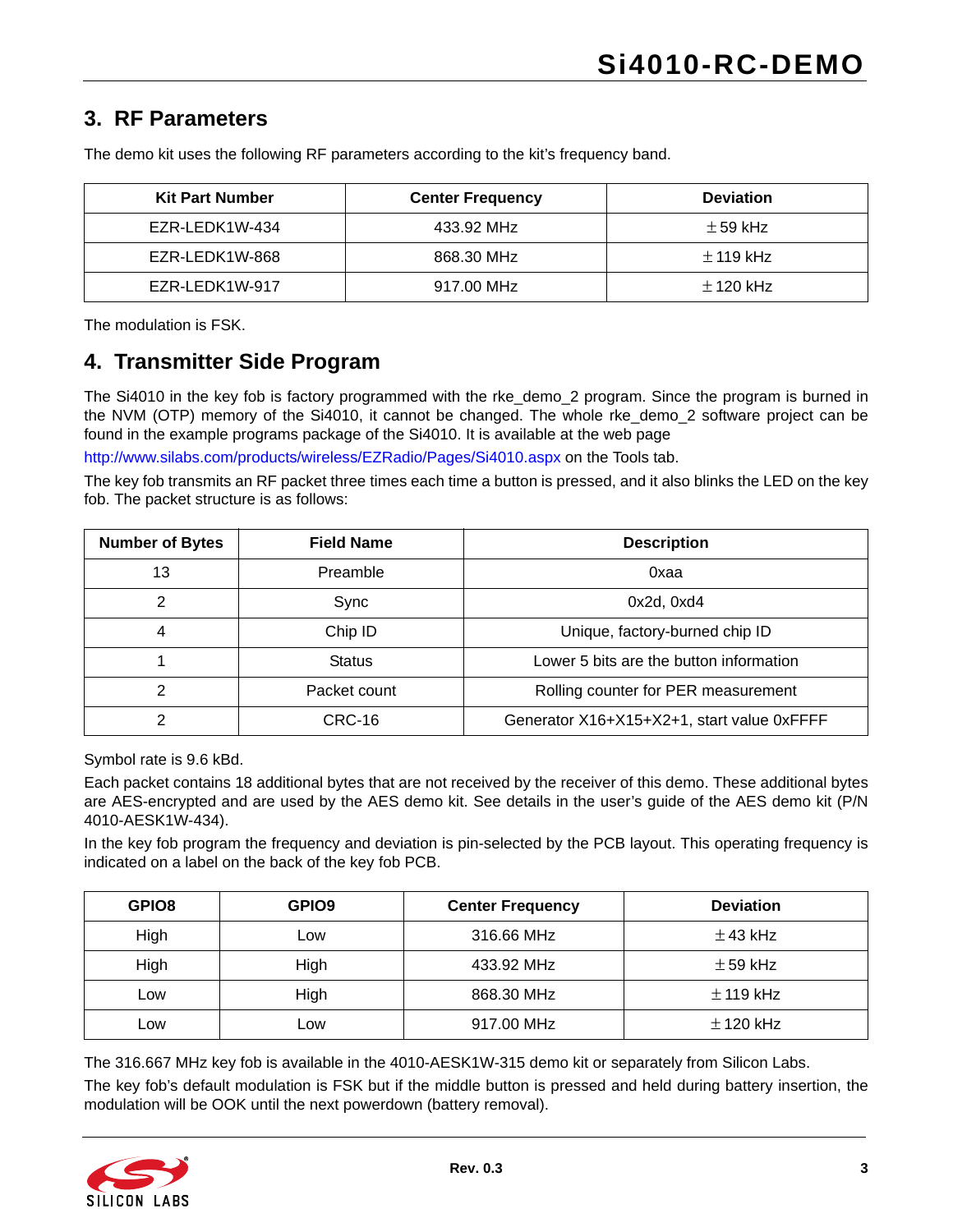# **5. Receiver Side Program**

[The 8051F930 MCU on the RFStick receiver board is factory-programmed with the Si4355 Remote Control Demo](http://www.silabs.com/products/wireless/EZRadio/Pages/Si4355.aspx) Receiver program. Since the program is programmed in flash memory, it can be overwritten using a Silicon Labs Toolstick Base Adapter that is part of the Si4010 development kit or can be ordered separately as well (P/N Toolstick\_BA). The complete demo software project can be found on the Tools tab of the following web page: http://www.silabs.com/products/wireless/EZRadio/Pages/Si4355.aspx. The file name is Si4355\_RCdemo\_SW.zip.

The receiver program configures and controls the Si4355 receiver chip via the SPI bus. The Si4355 receives the packets transmitted by the keyfob, checks the preamble, the syn bytes and the CRC. If the packet is OK, the program flashes the LEDs according to the button information in the status byte of the received packet.

# **6. Schematics**

Schematics of the transmitter and receiver boards of the kit can be seen on the following pages. Complete manufacturing file pack with CAD/CAM files and BOMs can be found a[t http://www.silabs.com](http://www.silabs.com).

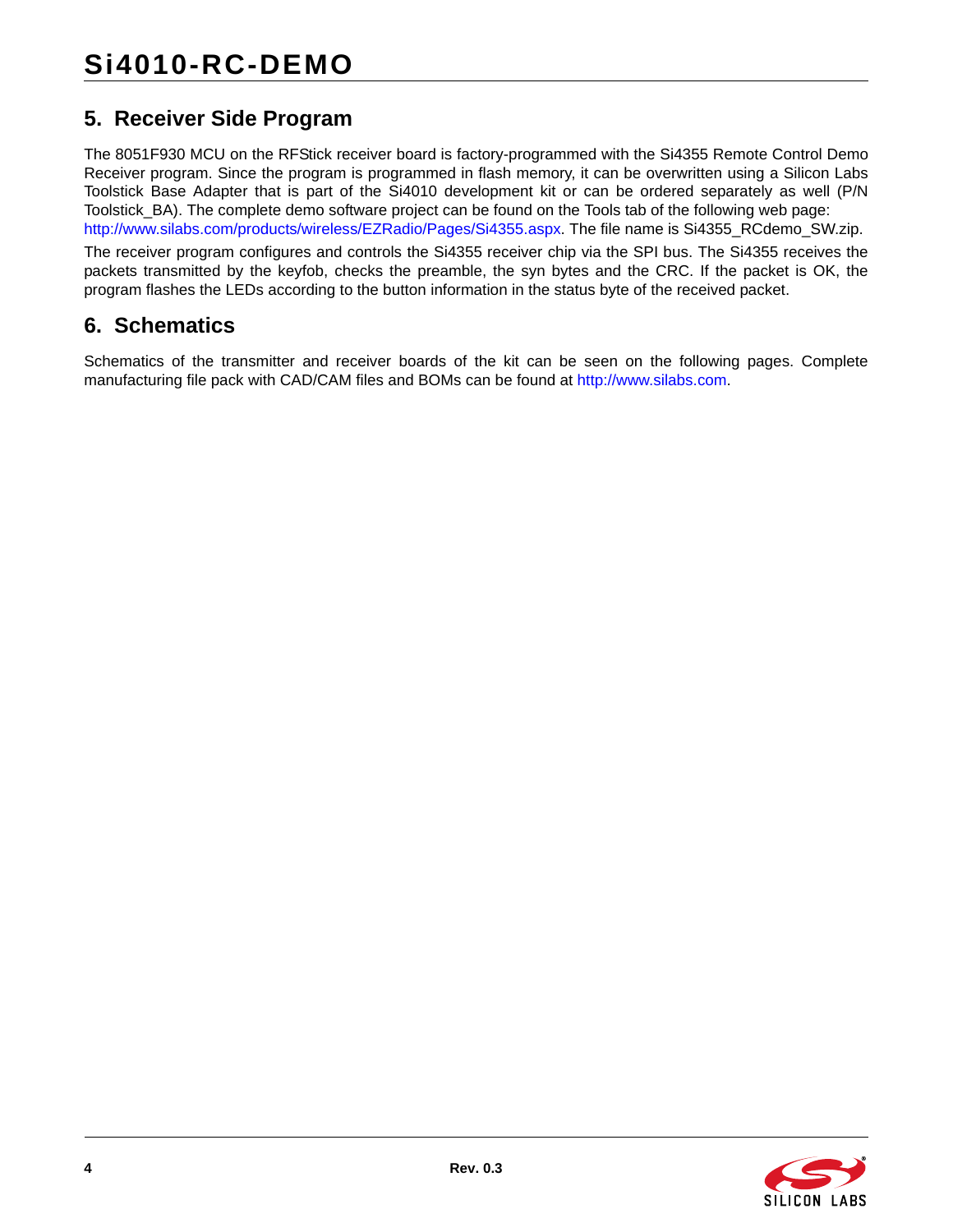



**Si4010-RC-DEMO**

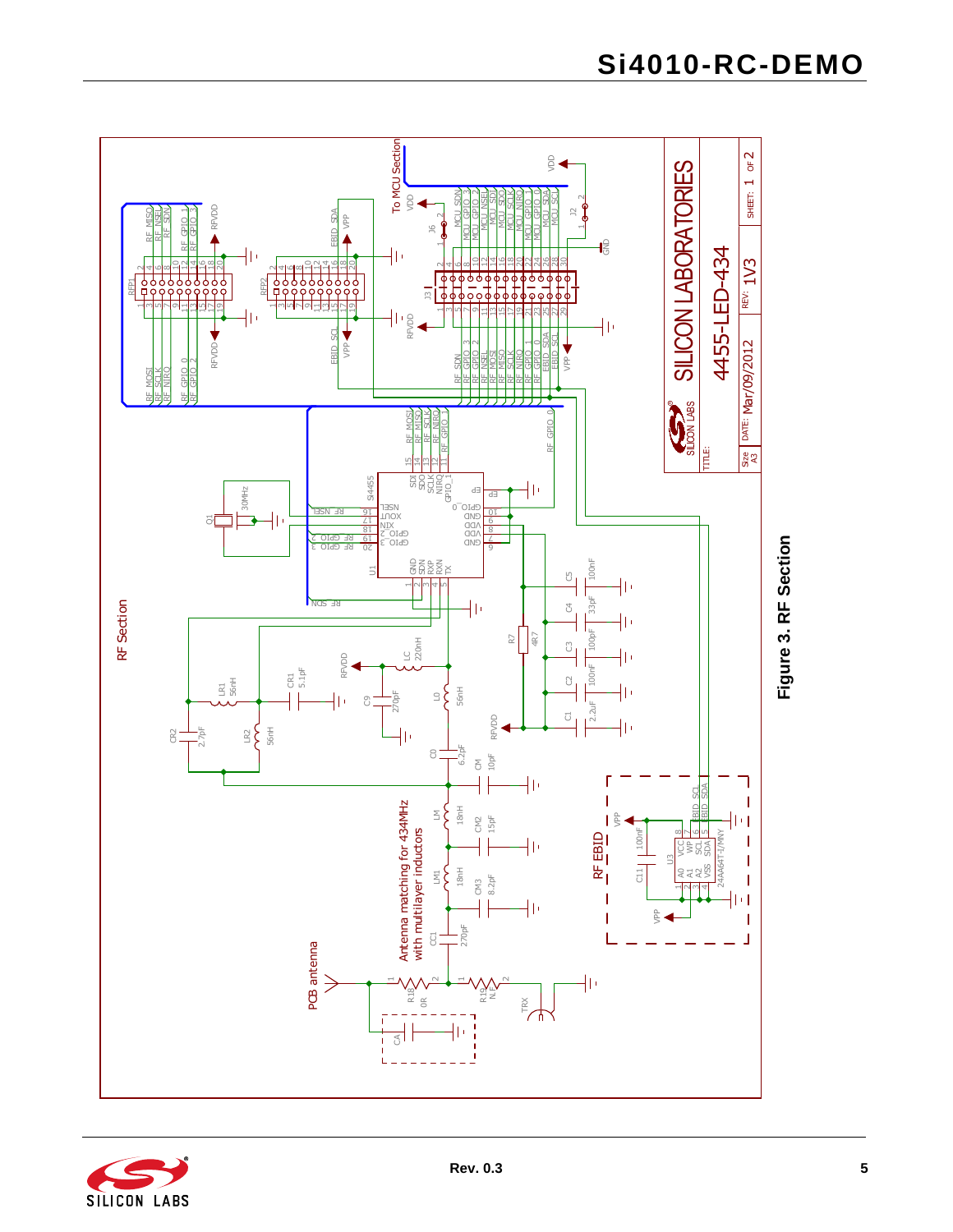# **Si4010-RC-DEMO**





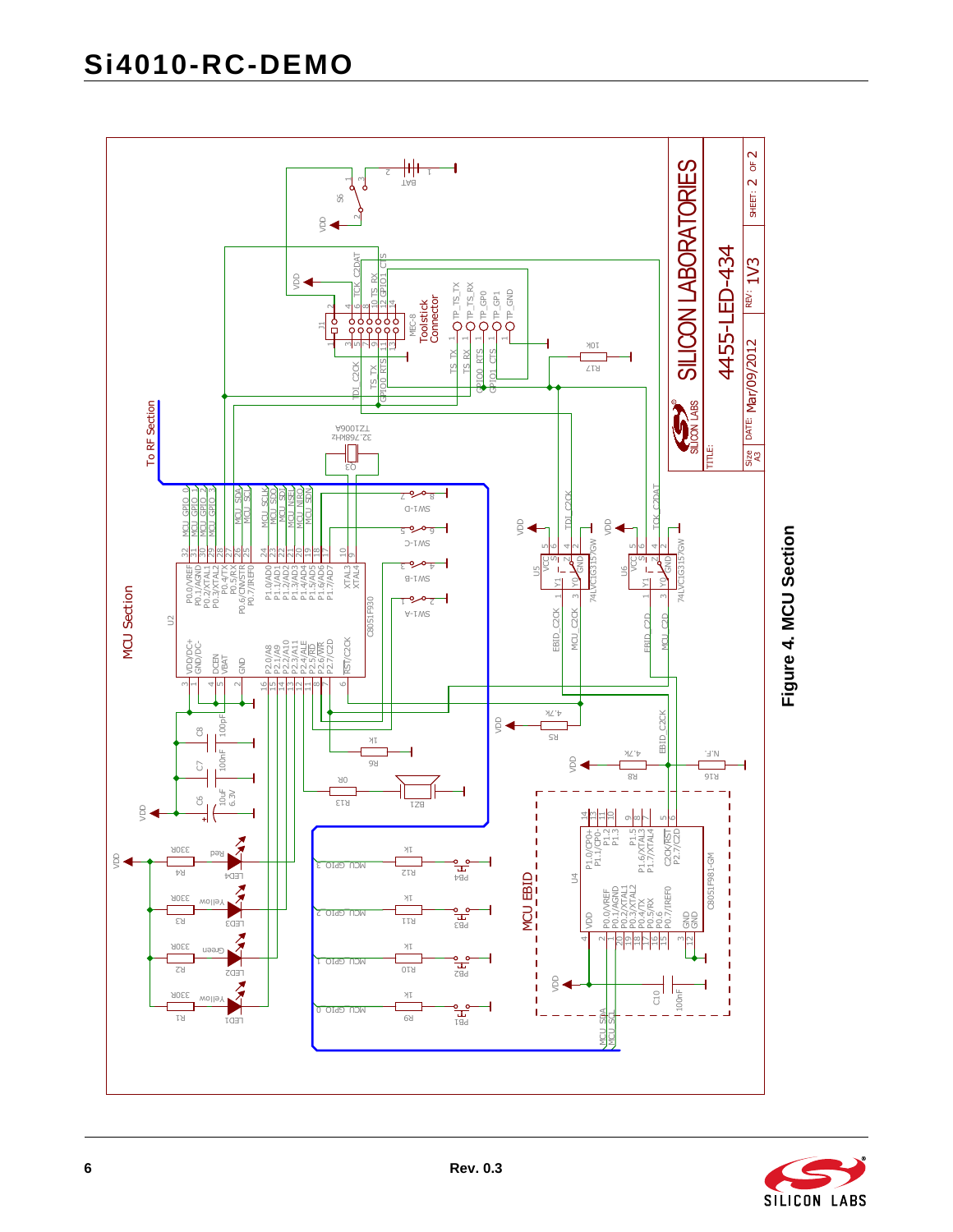

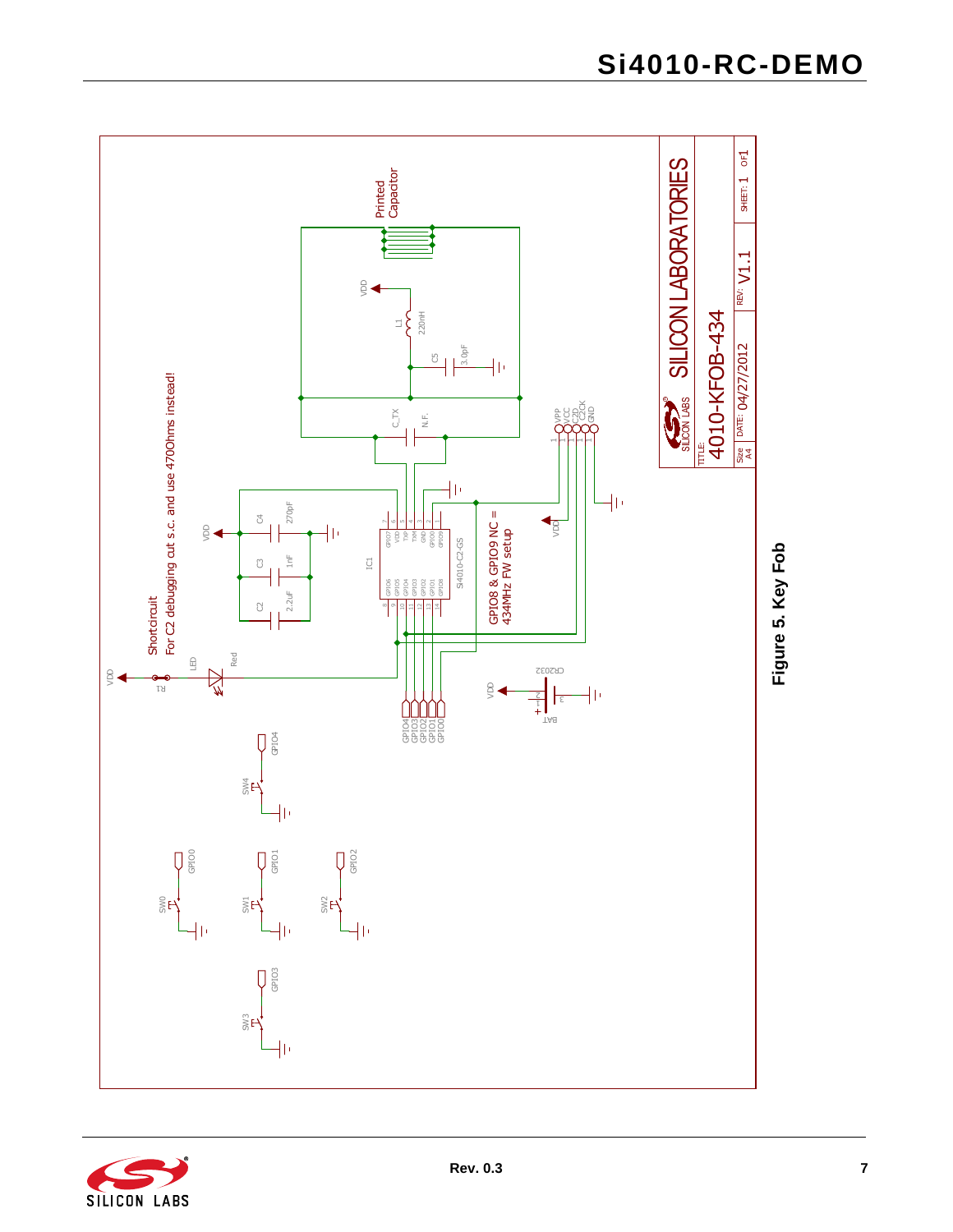# **DOCUMENT CHANGE LIST**

## **Revision 0.1 to Revision 0.2**

- Updated ["2. Operating the Demo" on page 2](#page-1-0).
- Updated [Table 2 on page 2](#page-1-1).

#### **Revision 0.2 to Revision 0.3**

- Updated [Table 1, "Kit Content," on page 1.](#page-0-0)
- **Updated name and filename of receiver-side** program.

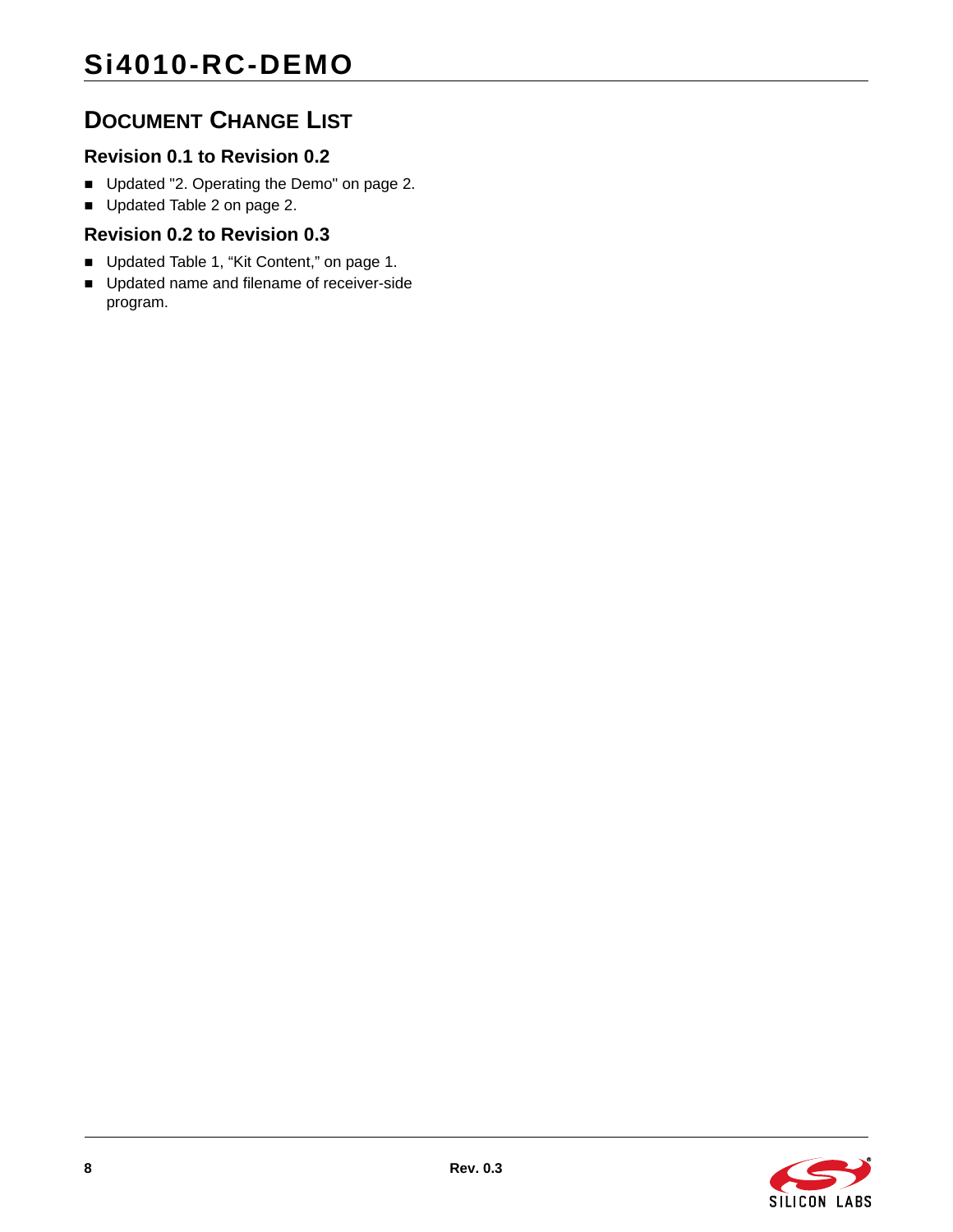**NOTES:**